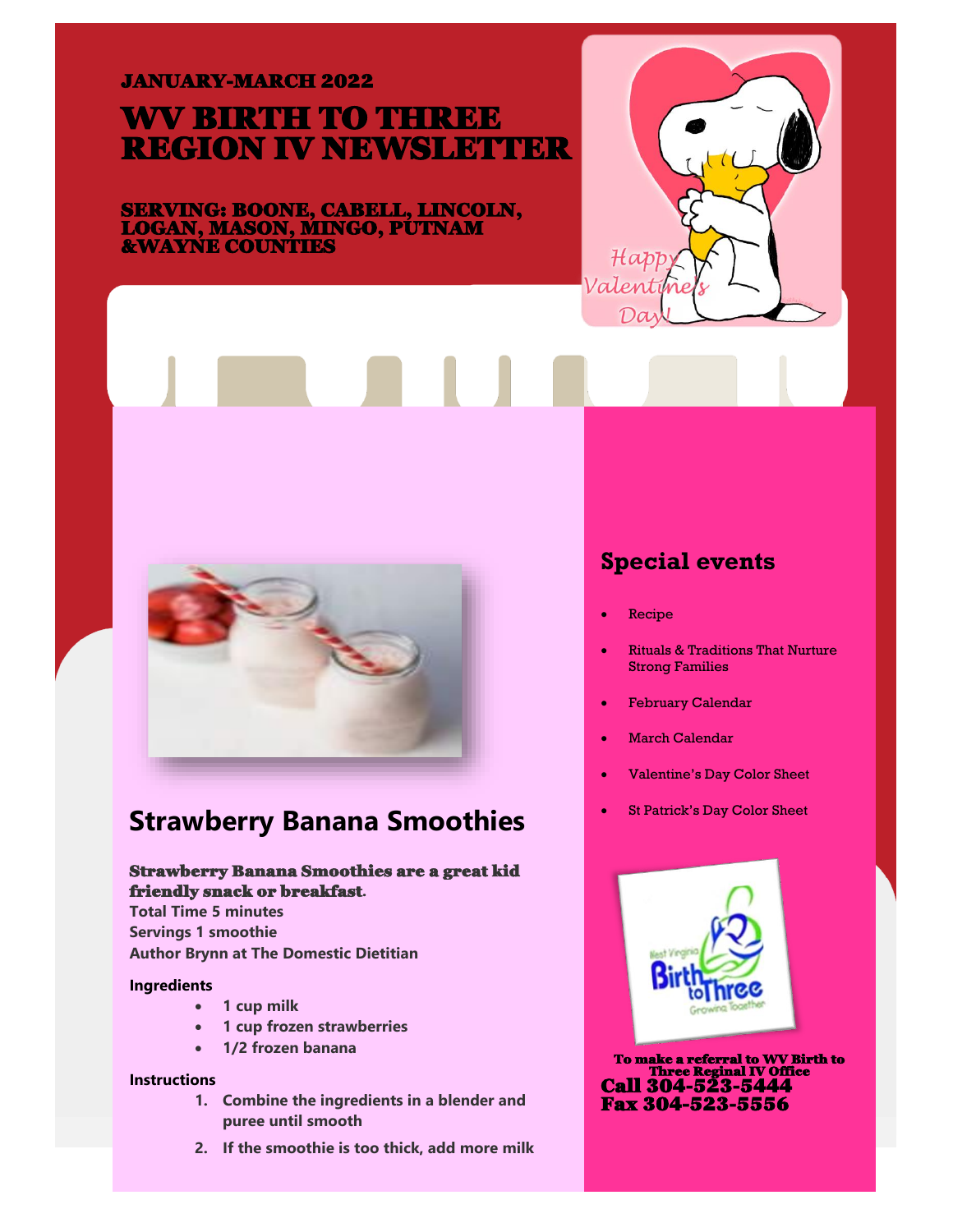# Rituals & Traditions That Nurture Strong Families – Surviving the Family Vacation

We all love vacations – including children. Vacations give children something much more than a location and something far more important: Connection with you! Usually, parents are more relaxed, more fun, more emotionally available. It's common for kids to say that their favorite summer memory is something simple and free of charge, like lying on a blanket looking at the stars with the family. These sweet pleasures are the golden experiences that shape rich childhood memories.

But vacation can also be stressful. Kids often stay up late, get disconnected from parents, and melt down from the overload. Of course, parents often experience their own version, whether from extended family tensions, grandparents judging their parenting, or logistical pressures. So, the first rule for a restful vacation is to find a way to restore your own peace when you get off balance and avoid tears and tantrums. Here are tips to help you manage life during vacation so you can maximize the joy and minimize the tears.

#### Before you leave

• Give plenty of warning about upcoming events so they know what to expect. Before traveling with young children, you might make a little book to show them what will happen each day. Your book doesn't have to be fancy -- print out photos on loose-leaf paper and put them in a 3-ring binder. Or, you can have kids who love to draw create a picture of what will be happening each day to add to your book. This helps them both enjoy the anticipation and conquer any fears. And seeing those smiling faces in advance helps them warm up more quickly to relatives they don't see often.

• Coach your kids about the social behavior you expect. Role play with them in the car before you arrive, or make a game of it before you go:

- o *"In the hotel hallways, we use inside voices, and we don't run. Why do you think that is?"*
- o *"What do you do when Uncle Norman wants to hug you hello?"* (Don't force kids to hug if they don't want to but teach them to offer a hearty handshake instead.)
- o *"What if you don't like the dinner that's served?"*
- o *"When you want to leave the table, how do you ask?"*
- o *"The airplane is like a flying village with everyone close together, so there are special rules to be safe and considerate. Let's see if we can guess what they are... It can be hard to stay in your seat...what do you think you could do on the plane if you get bored?" "What will you do if the cousins start arguing?"*

#### Traveling-Flying

- plan to arrive early enough that they get to "run" a bit in the airport hallway after sitting still in the car and before sitting still on the plane.
- Make sure to change diapers and use the bathroom just before boarding. If you use overnight diapers (more absorbent), you might get lucky and avoid diaper changes on the flight.
- Bring small wrapped "presents" books, treats, chapstick, puzzles, simple crafts for each child. Kids can look forward to getting one as soon as they've buckled their seat belts, and more whenever you need a distraction mid-flight.
- Blue painter's tape always comes in handy, too -- you can make a tic-tac-toe board on the tray table, use it for crafts, tape up blankets around his seat to make a cozy fort, and even make a hopscotch board in the airport while you're waiting.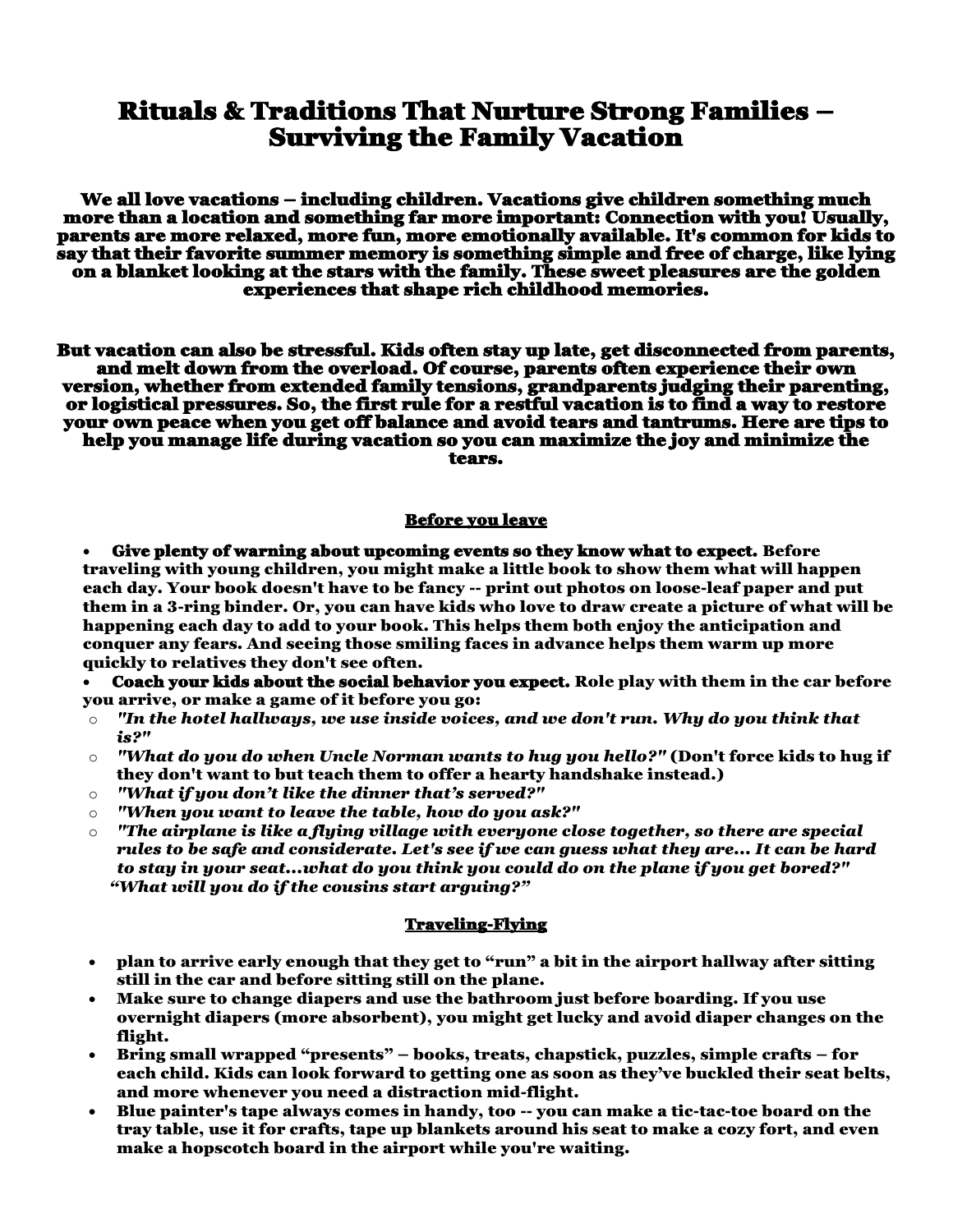- Be sure to bring bottles, sugar-free lollipops, or something else to suck on during take-off and landing if your child isn't nursing (sucking on anything will help equalize the air pressure on those tiny ear drums.)
- And even if you don't usually use screens with your child, it's smart to have movies downloaded and at the ready so your child has something to watch even if there's no Wi-Fi on your flight.

## **Driving**

- Plan time for extra stops to allow little ones to move
- Overnight diapers might eliminate potential accidents when you cannot stop quickly

Those same "presents" shared above will work here too, along with snacks and downloaded movies too

### Once you are at your vacation spot

• Keep kids on their usual schedule as much as possible. Kids need the security of familiar routines. They get stressed by unfamiliar events and what feels to them like chaos and unpredictability. Do what you can to keep them on schedule and be patient when they get hyped-up or irritable.

• Plan no more than one event per day What you want to avoid, of course, is racing around, getting stressed out by a busy trip that includes lots of meltdowns, and returning home in need of a vacation. Kids tend to get cranky and stressed with travel and schedule changes, so plan to do less. You'll all enjoy it more.

Have age-appropriate expectations - A young child can't be expected to sit quietly while you enjoy a fancy dinner. If you're doing a lot of visiting with adults, be sure the kids have something to occupy them. Even if you usually have dinner as a family, vacations are a great time to feed kids early-- less pressure on the kids to "behave" at a table of adults, and the adults can enjoy a chance to talk at dinner. Remember, you need to recharge your own batteries, too!

- Physical Activity Be sure your schedule includes plenty of visits to the playground or other opportunities for the kids to get wild.
- Down time- Kids need downtime, just to chill out, snuggle, and do whatever relaxes them. If they don't get it, they can't really be blamed for melting down when the overstimulation gets to them. Make sure every day includes a little downtime with your child's

favorite activity to help him regroup.

### Soothing activities for little ones ...that work for most kids:

- Sand play Put some sand in a lasagna pan on the deck, add small figurines, vehicles, and a strong spoon for digging.
- Water play At the beach or lake, of course. But even on a back deck with a spaghetti pot of water. For variety, add ice cubes, paint brushes, sponges, plastic water pitchers. Toddlers love to "paint" the deck or wash the picnic table.
	- Bubbles- You'll have to help the little ones, but all kids love bubbles and blowing bubbles reduces stress. You can easily make your own bubble mix (Add 3 Tbsp of Glycerine and 2/3 cup of dish soap -- Joy & Dawn are best -- to a gallon of water.) Any twig with a loop of yarn can be used as a bubble wand.

• Clay- If you're in a rented space on vacation, limit clay to a tray, pan, or outside. But clay, sculpey or playdoh is a wonderful, tactile way for kids to knead and pound out the stresses that inevitably accompany all new experiences.

### Plan time with you

• Snuggle with your child every morning before getting out of bed. It's very grounding for kids to connect with you and review how the day is expected to unfold -- even if it will be a lot like yesterday.

• Your kids may be chasing the older cousins, but they still want, and need, time with you. This is a perfect opportunity to turn off your cell phone and see what an inspired parent you are when you have a chance to relax and revel in just being alive. Spend five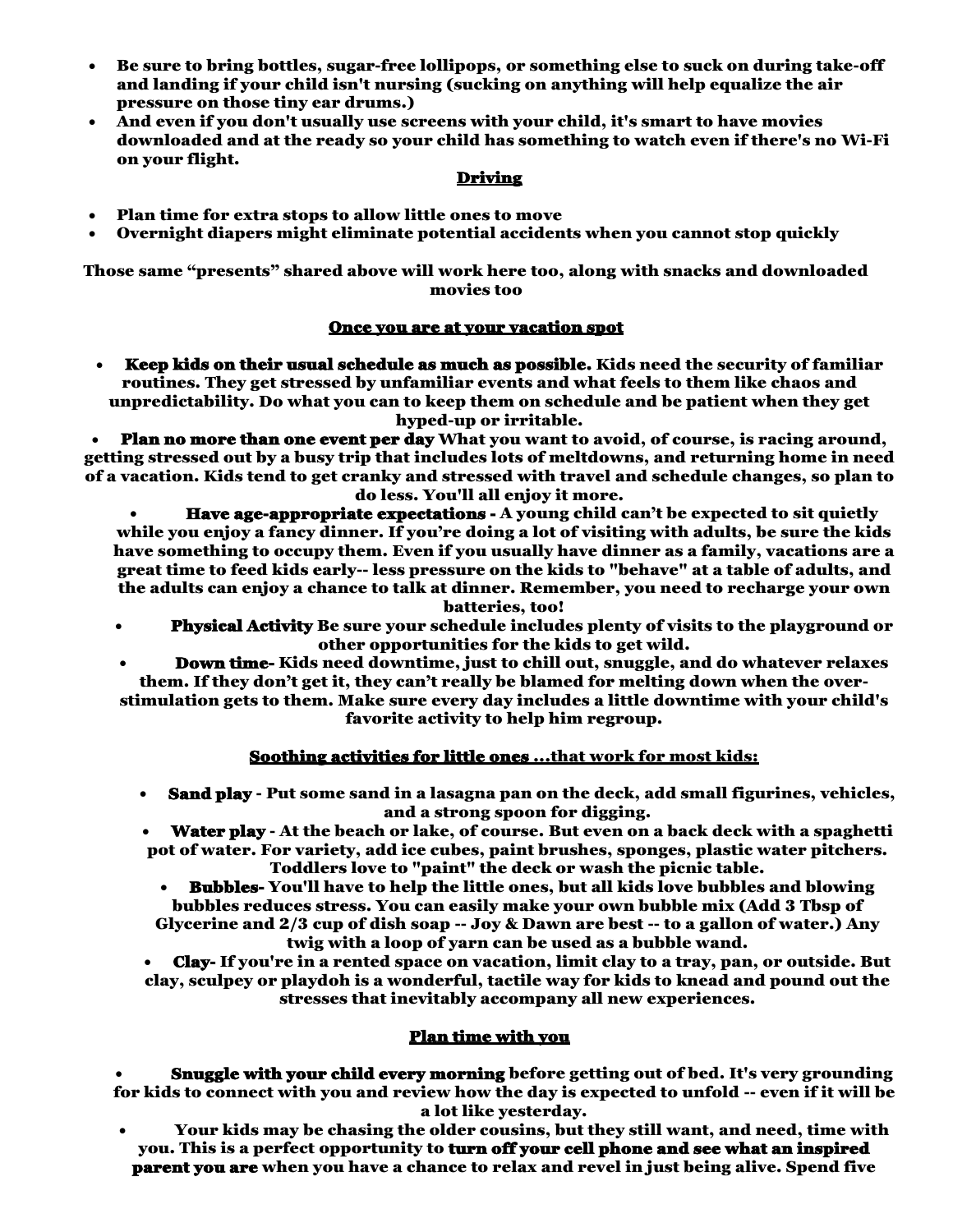minutes in the water with your child. You'll be amazed how much more alive -- and connected to your child -- you feel after a five-minute water fight, and how much more willing your child is when you need their cooperation.

#### Mealtimes

Watch your kids' food intake in the midst of too many treats and hyped-up schedules Many tantrums originate from hunger. All parents recognize the sugar high that sends kids bouncing off walls and then crashing into tears. If necessary, speak with others in advance about limiting treats, and carry small protein-rich snacks with you so your child doesn't have a melt-down while the adults are negotiating where to go to dinner.

#### **Bedtime**

• Schedule decompression time before bed – bring some favorite, comforting books from home. And don't forget stuffed animals and blankets!

White noise machines can be invaluable both to keep kids sleeping longer in the morning, and to block out the sound of adults and older kids carousing, so little ones can settle down.

Bring black out curtains to keep your child sleeping longer in the morning and to help your child settle on those summer evenings when the sun is shining so long.

#### Take Care of You!

• Don't try to work on vacation -- this is family time. Forgo organized evenings in favor of family board games and keep your focus on connecting rather than sight-seeing or structured activities.

• If friends and family criticize your parenting...Parenting in public is always hard and kids are often not at their best when they're out of their usual routine and schedules. Stay calm, smile, and acknowledge the other person's concern. Then do whatever you can to address their concern. Don't worry, this is just a case of conflicting needs, not a referendum on your parenting.

• Manage yourself so you can stay calm - You're on vacation with your child or children, so this is by definition a "working vacation." And traveling is stressful for everyone. But remember that your kids depend on you not only to regulate their environment, but also to help them regulate their moods -- so you need to maintain a state of well-being yourself. Besides, you deserve a vacation too! Make sure you take this opportunity to trade off childcare responsibilities with other adults, if possible, so you get a chance to replenish your own spirits. You're never too old to have a summer vacation you'll always remember.

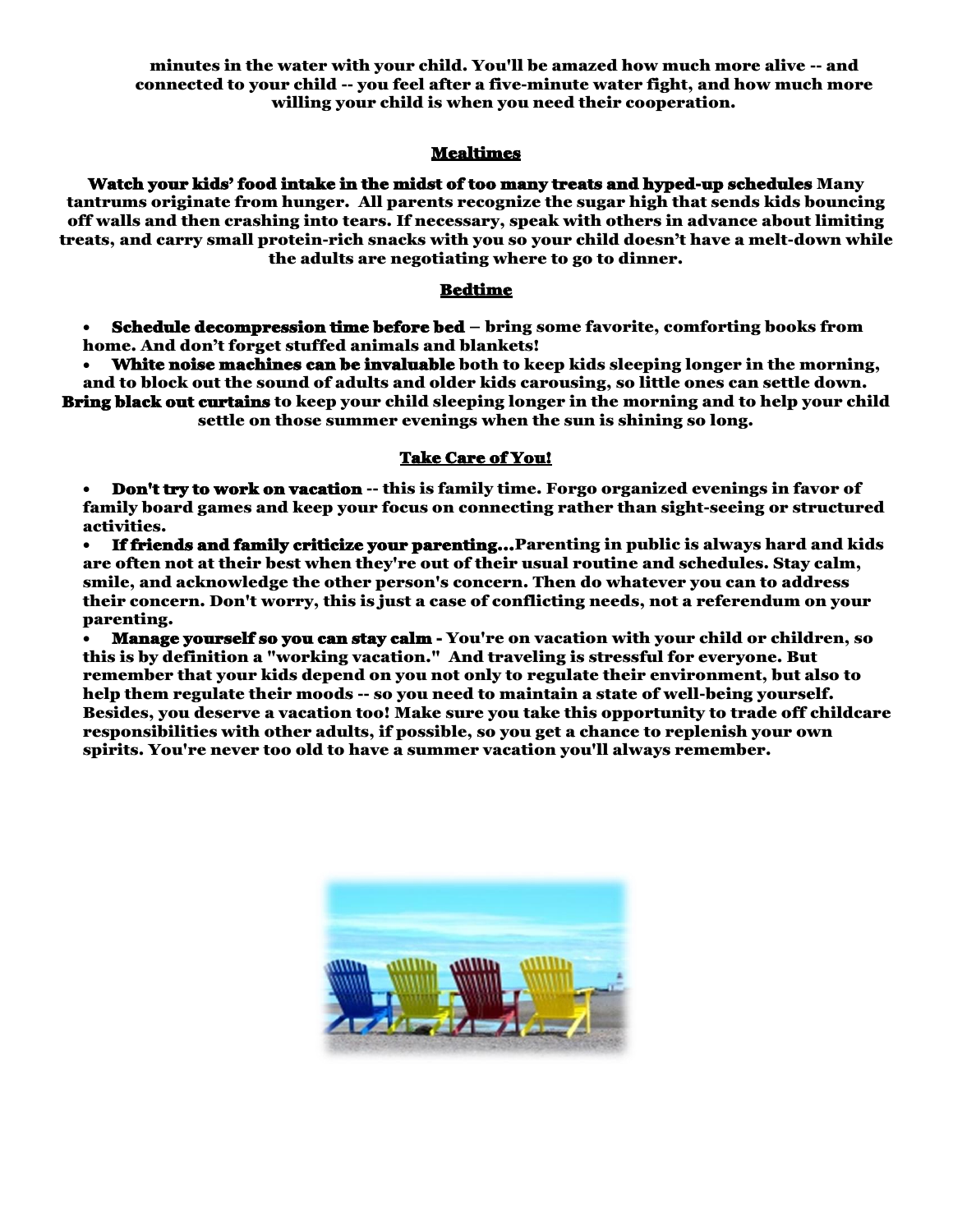|                                            | <b>SATURDAY</b> | <b>Fondue Day</b><br><b>Chocolate</b><br>S    | Lincoln's<br>Birthday<br><b>12 Abe</b>              | <b>Tug of War Day</b><br>ë       | Pistachio Day<br>26                        | <b>Always The Holidays</b>   |
|--------------------------------------------|-----------------|-----------------------------------------------|-----------------------------------------------------|----------------------------------|--------------------------------------------|------------------------------|
|                                            | FRIDAY          | Carrier<br>Thank<br>a Mail<br><b>Day</b><br>₩ | <b>White</b><br>Shirt<br><b>U<sub>E</sub>Q</b><br>። | Drink<br>Wine<br>Day<br>\$ł      | Quiet Day<br>$\bullet$<br>25               |                              |
|                                            | THURSDAY        | <b>Wedding Rings</b><br>VeQ<br>S              | <b>Umferella Day</b><br><u>۽</u>                    | <b>Cabbage Day</b><br>17         | <b>Bartender</b><br>24 World<br><b>Day</b> | Library Lover's Month        |
| <b>Druary 2022</b><br><b>National Days</b> | WEDNESDAY       | <b>Groundhog Day</b><br>2                     | Pizza Day<br>თ                                      | <b>Almond Day</b><br>16          | <b>Bread Day</b><br>Banana<br>23           |                              |
|                                            | TUESDAY         | <b>Serpent</b><br>VeQ                         | Scout<br>VeQ<br><b>Fog</b><br>$\infty$              | Hippo Day<br>e<br>ြ<br>15        | Margarita Day<br>22                        | <b>National Cherry Month</b> |
|                                            | <b>MONDAY</b>   |                                               | Ballet<br>Veq<br>$\overline{ }$                     | <b>Valentine's</b><br>VeQ<br>14. | <b>Grain Free Day</b><br>$\overline{21}$   | <b>Science Day</b><br>28     |
|                                            | <b>SUNDAY</b>   | American Heart Mont                           | Frozen<br>Yogurt<br>VeQ<br>G                        | <b>Kiss Day</b><br>13            | Cherry Pie Day<br>20                       | <b>Strawberry Day</b><br>27  |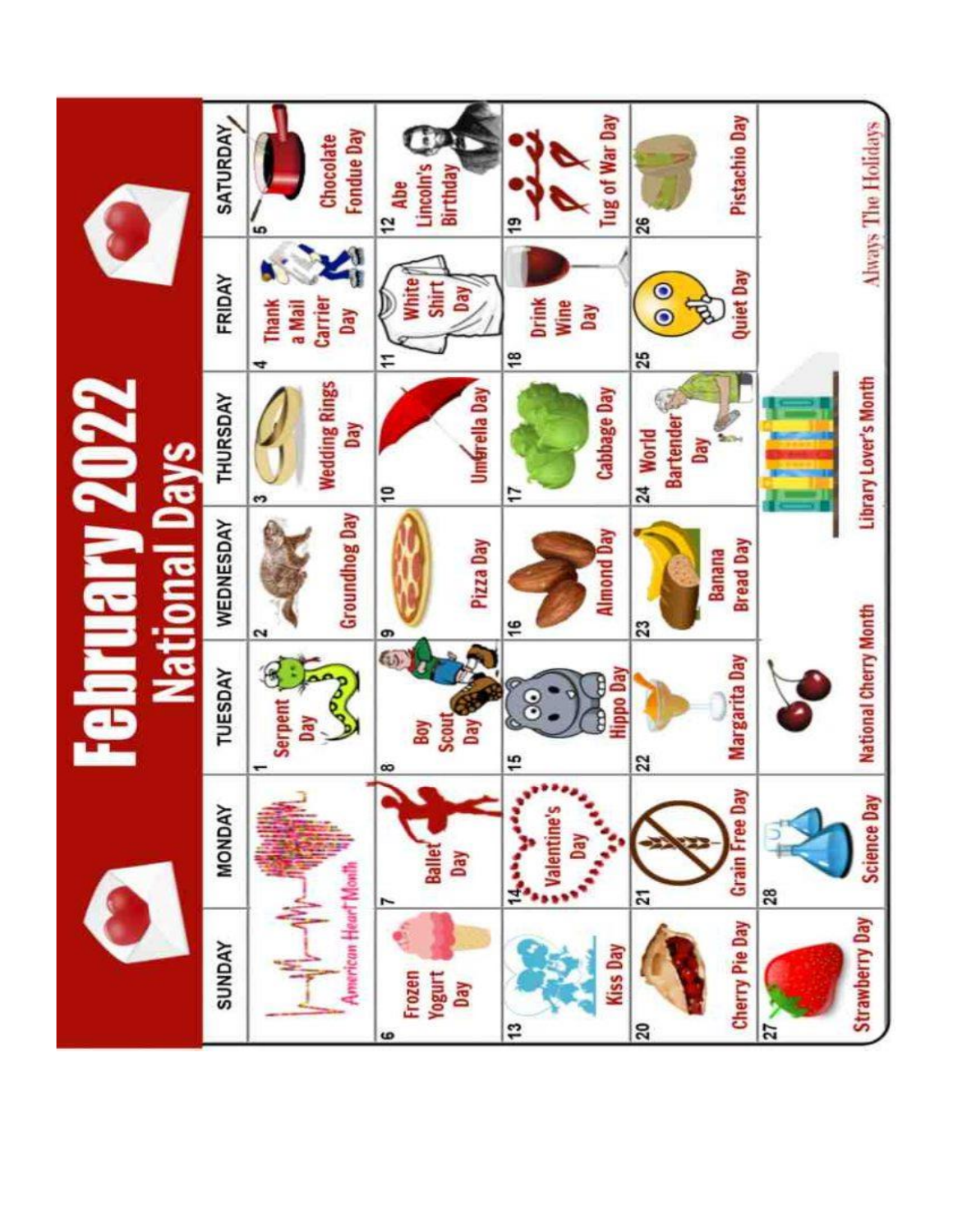| March<br>$\mathcal{Q}$             |               | SATURDAY                                | Potty<br><b>Dance</b><br><b>Day</b><br>5       | Scout<br>Girl<br>Uay<br>$\frac{2}{3}$ | Let's Laugh Day<br>e,                                      | Spinach Day<br>26                           | <b>Always The Holidays</b>        |
|------------------------------------|---------------|-----------------------------------------|------------------------------------------------|---------------------------------------|------------------------------------------------------------|---------------------------------------------|-----------------------------------|
|                                    | FRIDAY        | Soldier<br>Day<br>Toy<br>4              | Appleseed<br>Johnny<br>VeQ<br>÷                | Forgive<br>Mom &<br>Day<br>Dad<br>æ   | <b>Medal of</b><br>Honor<br>Uay<br>25                      | IN OUR SCHOOLS MONTH                        |                                   |
|                                    |               | THURSDAY                                | be happy day<br>want you to<br>s               | Lunch Day<br>Pack Your<br>۽           | Patrick's<br>Day<br>5ť<br>17                               | Cocktail<br>VeQ<br>24                       | Crayon Day<br>57                  |
| areh 2022<br>National Day Calendar | WEDNESDAY     | International<br>Rescue<br>Cat Day<br>2 | Bathe<br><b>Barbie</b><br>Day<br>စာ            | Panda Day<br>e<br>46                  | <b>Puppy Day</b><br>23                                     | Pencil Day<br>30                            |                                   |
|                                    |               | <b>TUESDAY</b>                          | Lover's<br>$\mathsf{P}$ eanut<br>Butter<br>Day | Preschooler's Day<br>∞                | Think is Wrong Day<br><b>Everything You</b><br>VRONG<br>15 | Water<br>World<br>Veq<br>22                 | <b>Homework</b><br>VeQ<br>£<br>29 |
| First Day<br>of Spring             | <b>MONDAY</b> |                                         | Cereal Day<br>L                                | Butterfiles Day<br>Learn About<br>14  | Flower<br>Day<br>21                                        | Something<br><b>Stick Day</b><br>on a<br>28 |                                   |
|                                    | SUNDAY        |                                         | <b>Dress</b><br>Day<br>$\boldsymbol{\omega}$   | Jewel Day<br>13                       | World Storytelling<br>Day<br>20                            | <b>World Theater</b><br>Day<br>27           |                                   |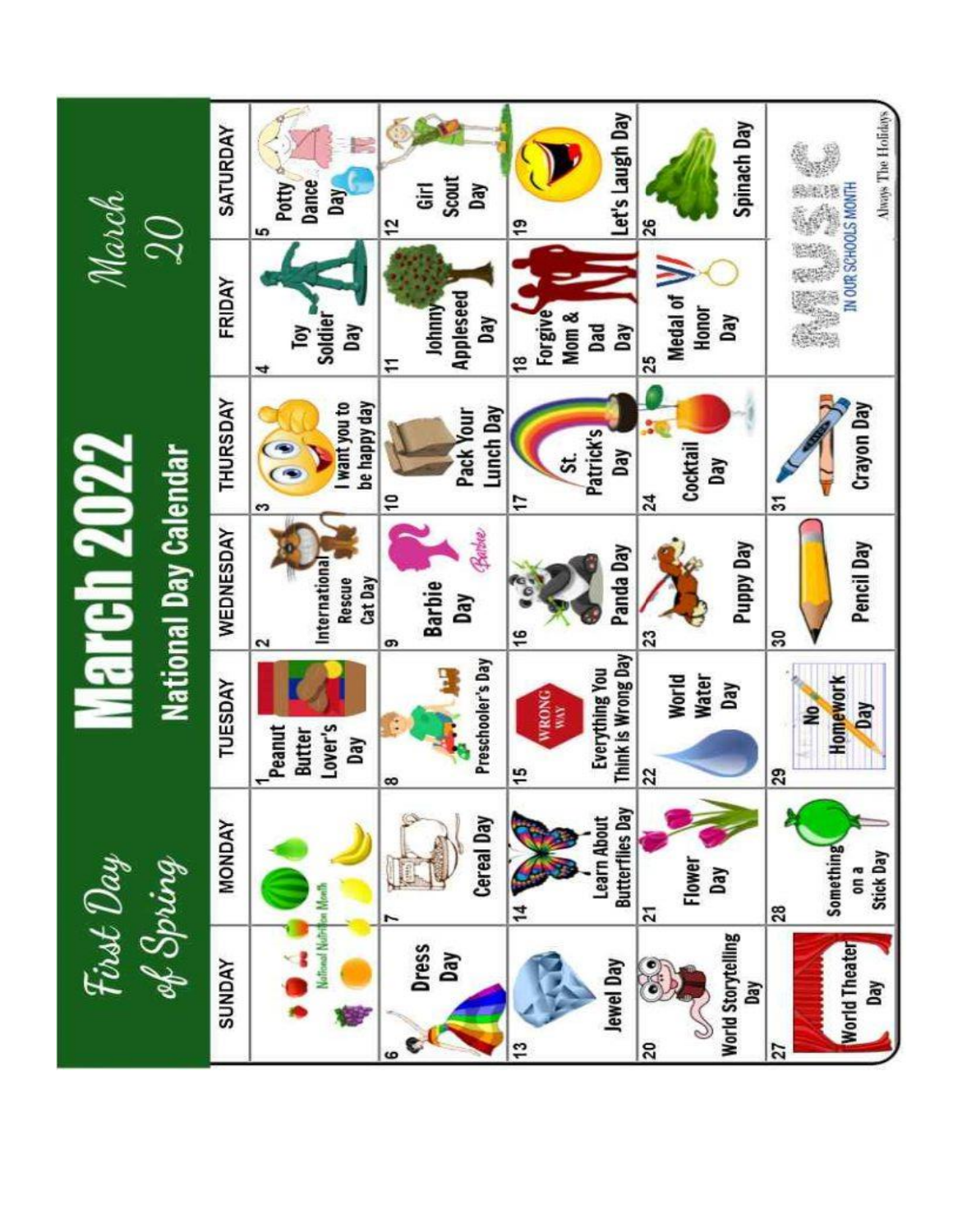